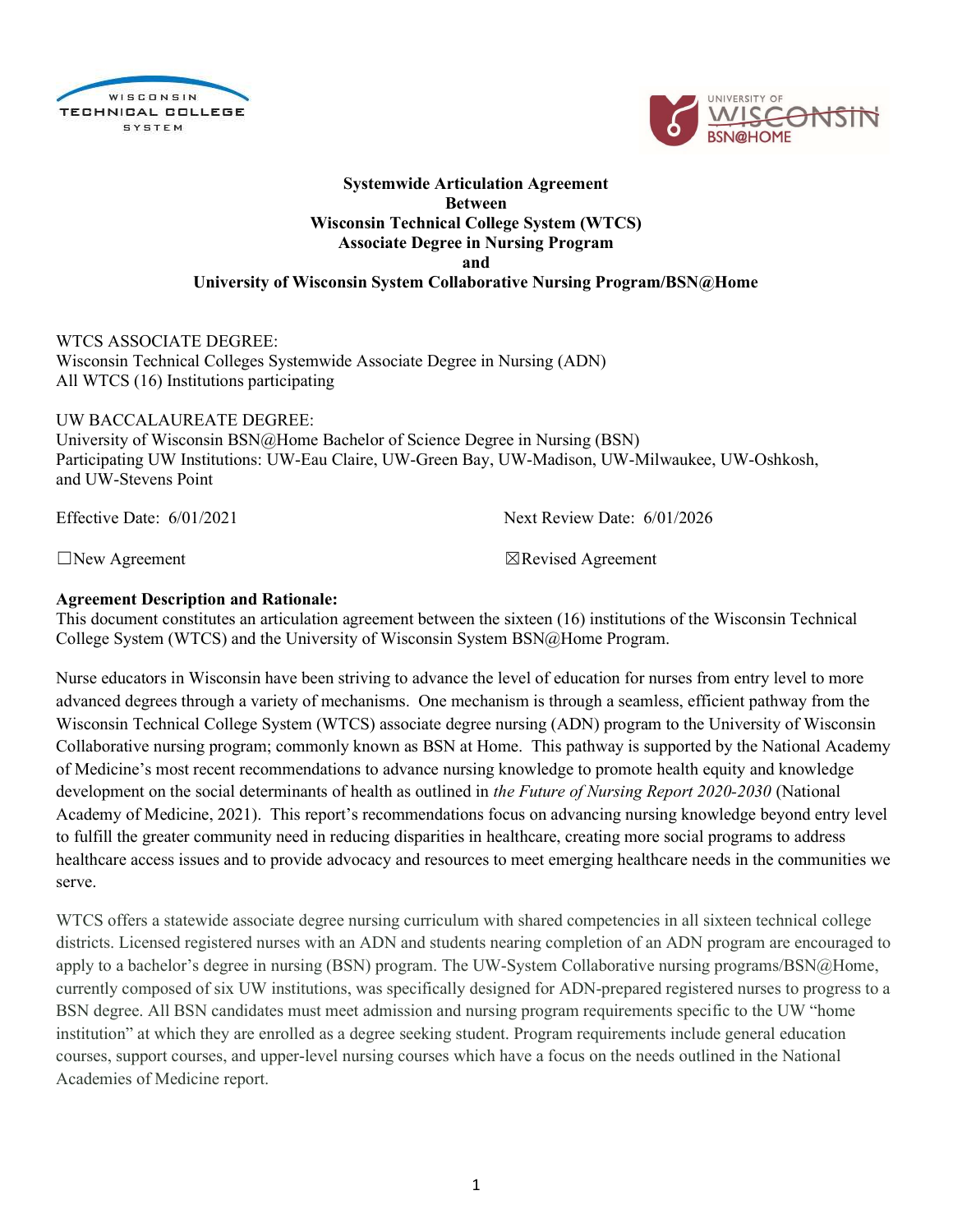## Admission Requirements/Conditions:

The term of this agreement applies to Technical College associate degree nursing students who meet the admission requirements set forth by the BSN@Home program.

- RN License
- 2.5 or higher Cumulative GPA
- Graduate of an Associate Degree or Diploma in Nursing Program

Associate Degree students in their 3<sup>rd</sup> and 4<sup>th</sup> semesters can enroll in select UW BSN@Home nursing courses as special students. These courses will count toward the Bachelor of Science (BS) in Nursing degree.

# Articulation Transfer Agreement Terms:

The terms of this agreement apply to WTCS students who successfully complete the AAS (Associate in Applied Science) in Nursing who meet the conditions set forth herein for the UW BS in Nursing degree.

The AAS in Nursing will transfer to UW System's BSN@Home:

A minimum of 60 credits in general education and nursing coursework taken within the required nursing curriculum of a WTCS ADN program will be directly awarded in transfer following admission to the baccalaureate program as stipulated in Appendix A.

- o 30 nursing credit block from the WTCS systemwide nursing curriculum will be applied to the baccalaureate (See Appendix A).
- o Minimum of 30 credits in general education courses.

Program-to-program transfer courses/credits are accepted only for the UW System degree specified in this agreement. A change of major/degree/program may invalidate these courses/credits for transfer unless they are approved within some other transfer agreement for a different major/degree/program at the participating UW System institutions.

Coursework taken in addition to what is required for the associate degree will be evaluated on a course-by-course basis and transferred in accordance with UW System transfer policy. Information on the transferability of specific, nonarticulating courses may be found in Transferology (www.transferology.com)

#### Graduation Requirements/Policies:

In addition to meeting all General Education and major requirements, students must satisfy the following to receive the BS in Nursing:

- Satisfactory completion of 120-124 credits as determined by participating UW System Campuses
- Completion of 30 credits in residence at the participating UW System Campus

A transfer course/credit articulation table showing how the AAS in Nursing from the WTCS transfers to UW System BSN@Home Program appears in Appendix A. Some coursework may be combined to meet requirements within the BS in Nursing. Also, some courses that ordinarily do not transfer may do so under the terms of this agreement.

#### Institutional Commitment:

System-to-System and Program-to-Program articulated transfer courses/credits are accepted only for the program/degree specified in this agreement. A change of major/degree/program invalidates these courses/credits for transfer unless they are approved within some other Program-to-Program Articulation Agreement for a different major/degree/program. Graduates prior to 1996 will be evaluated on an individual basis. A student may be admitted under a prior articulation agreement in place at the admitting institution if the agreement would academically benefit the student.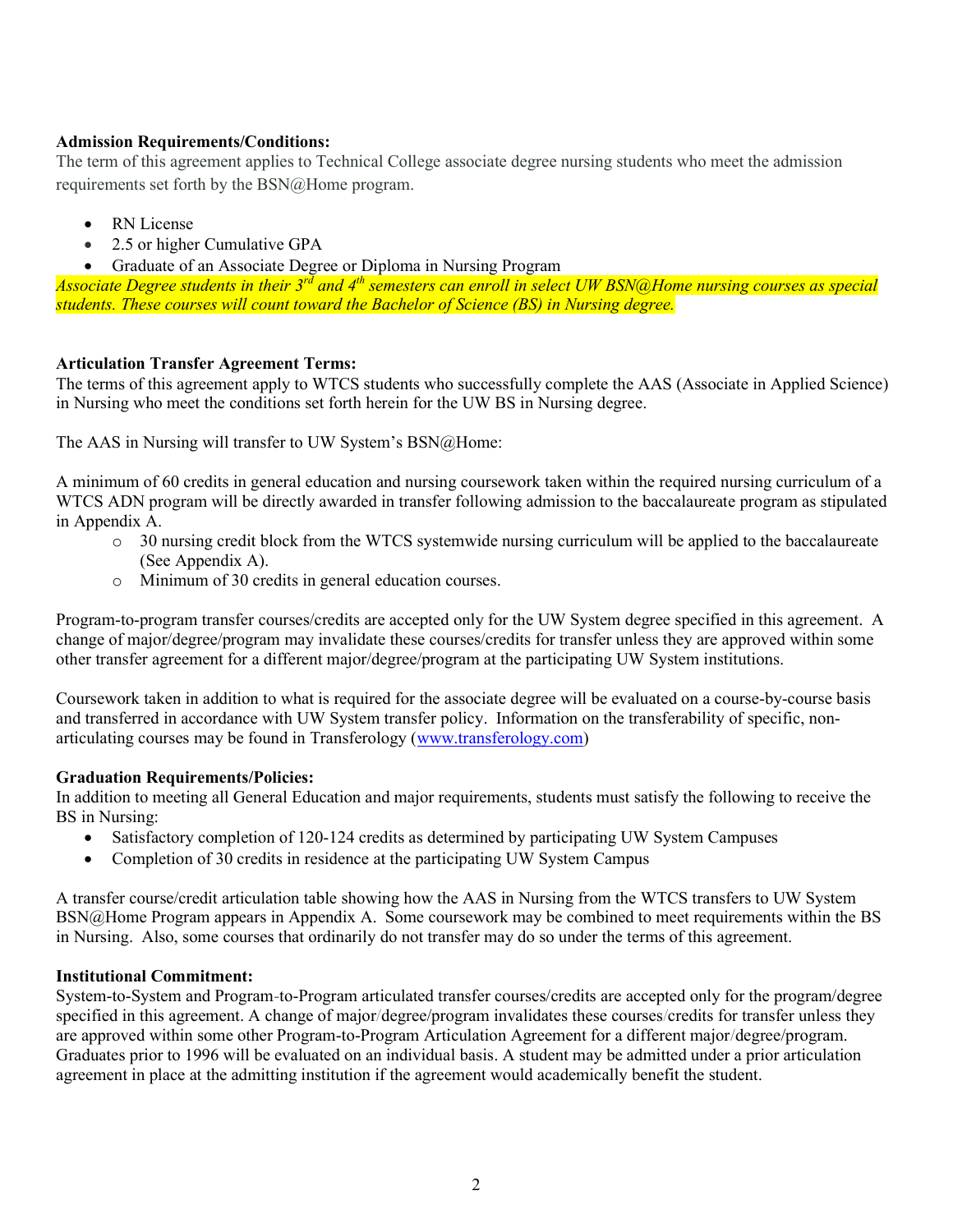This is an on-going agreement that will be reviewed in five years or sooner, based on the request of participating partners(s) or curriculum changes. The review will be initiated by the BSN@Home Statewide Program Coordinator in collaboration with WTCS partners. The reviewed articulation agreement will be submitted to the WTCS Vice President of Instruction and the UW System Associate Vice President for Academic Programs and Faculty Advancement.

WTCS and UW System BSN@Home will make the terms of this agreement public and may develop marketing materials for its promotion. Each institution will provide advising as appropriate to interested students regarding this agreement. The two systems agree to provide information necessary to aid in the successful transfer of these students and their academic credits.

Both systems reserve the right to review and approve marketing materials created for the promotion of this agreement and will adhere to stated standards for the use of their respective names and logos. Furthermore, each institution assumes responsibility for communicating and marketing this agreement to its student population. Links to this agreement may be provided and should be maintained regularly, with notification to the other institution.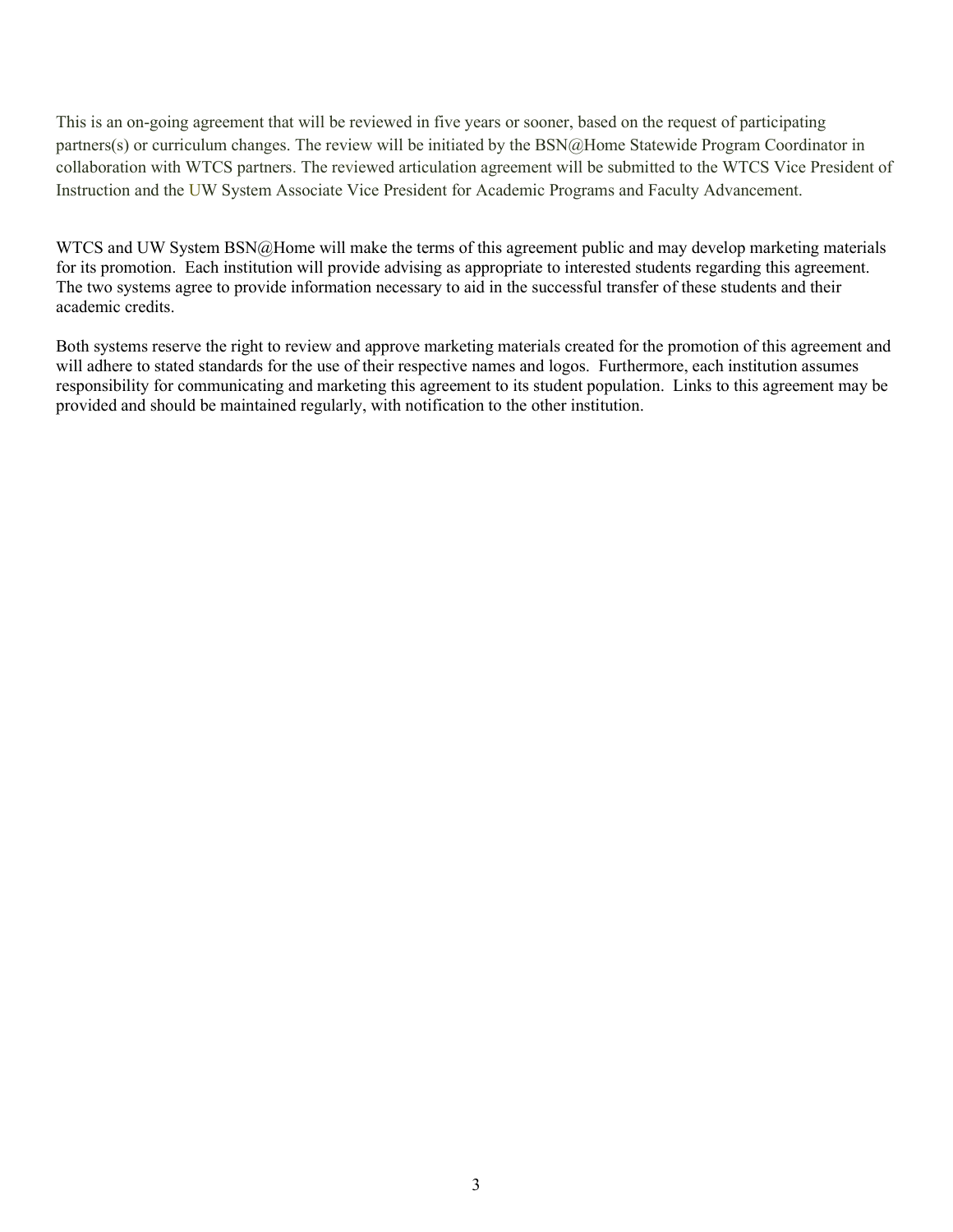### Approved by:

The Board of Regents of the University of Wisconsin System on behalf of University of Wisconsin-BSN@Home Program

#### All signatures on file.

|                                                                                                                                                      |      | Dean, College of Nursing and Health Sciences<br>Date                                                                                                     |      |  |  |
|------------------------------------------------------------------------------------------------------------------------------------------------------|------|----------------------------------------------------------------------------------------------------------------------------------------------------------|------|--|--|
| Provost, UW-Eau Claire                                                                                                                               | Date | UW-Eau Claire                                                                                                                                            |      |  |  |
| Provost, UW-Green Bay                                                                                                                                | Date | Dean, College of Health, Education and Social Welfare<br>UW-Green Bay                                                                                    | Date |  |  |
| Provost, UW-Madison                                                                                                                                  | Date | Dean, School of Nursing<br>UW-Madison                                                                                                                    | Date |  |  |
| Provost, UW-Milwaukee                                                                                                                                | Date | Dean, College of Nursing<br>UW-Milwaukee                                                                                                                 | Date |  |  |
| Provost, UW-Oshkosh                                                                                                                                  | Date | Dean, College of Nursing<br>UW-Oshkosh                                                                                                                   | Date |  |  |
| Provost, UW-Stevens Point                                                                                                                            | Date | Dean, School of Health Sciences and Wellness<br><b>UW-Stevens Point</b>                                                                                  | Date |  |  |
| Official notices regarding this agreement should be sent to:                                                                                         |      |                                                                                                                                                          |      |  |  |
| University of Wisconsin-BSN@Home Program                                                                                                             |      | Wisconsin Technical College System                                                                                                                       |      |  |  |
| Name: Sylvia Forbes<br>Title: Program Manager, College of Nursing<br>$\Lambda$ J. Jussey, UBV $\Lambda$ Ulymperature $C_2$ lleger of $\Lambda$ began |      | Name: Kathy Loppnow<br>Title: Education Director, Health Sciences<br>$\Lambda$ denote $W_{\text{redu}}$ Technical Callege Septem $\Delta \mathfrak{C}$ . |      |  |  |

Address: UW-Milwaukee College of Nursing PO Box 413 Milwaukee, WI 53201 Email: forbes@uwm.edu Phone: 414-229-4662

Address: Wisconsin Technical College System Office 4622 University Avenue PO Box 7874 Madison, WI 53707 Email: Kathy.loppnow@wtcsystem.edu Phone: 608-266-7608

A copy of this agreement will be available at every participating Institution (UW System and WTCS):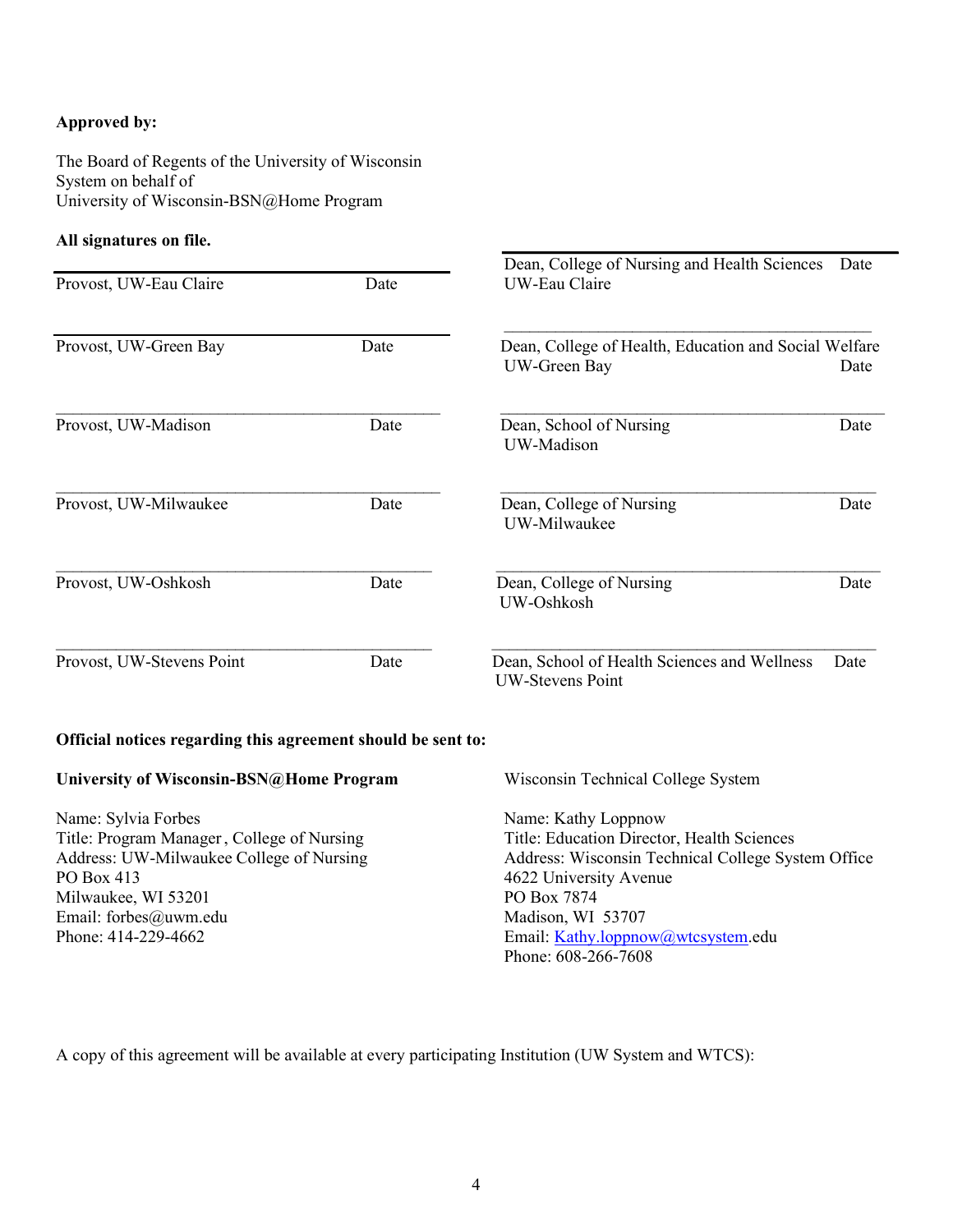# WISCONSIN TECHNICAL COLLEGE SYSTEM (WTCS) SIGNATURE PAGE Instructional Service Administrators

# Wisconsin Technical College System (WTCS) Associate Degree in Nursing Program and University of Wisconsin System Collaborative Nursing Program/BSN@Home

# All signatures on file.

| Name<br><b>Blackhawk Technical College</b> | Date | Name<br>Moraine Park Technical College | Date |
|--------------------------------------------|------|----------------------------------------|------|
|                                            |      |                                        |      |
| Name<br>Chippewa Valley Technical College  | Date | Name<br>Nicolet Area Technical College | Date |
|                                            |      |                                        |      |
| Name<br>Fox Valley Technical College       | Date | Name<br>Northcentral Technical College | Date |
|                                            |      |                                        |      |
| Name                                       | Date | Name                                   | Date |
| <b>Gateway Technical College</b>           |      | Northeast WI Technical College         |      |
| Name                                       | Date | Name                                   | Date |
| Lakeshore Technical College                |      | Southwest WI Technical College         |      |
| Name                                       | Date | Name                                   | Date |
| Madison College                            |      | Waukesha County Technical College      |      |
| Name                                       | Date | Name                                   | Date |
| Mid-State Technical College                |      | Western Technical College              |      |
| Name                                       | Date | Name                                   | Date |
| Milwaukee Area Technical College           |      | Wisconsin Indianhead Technical College |      |